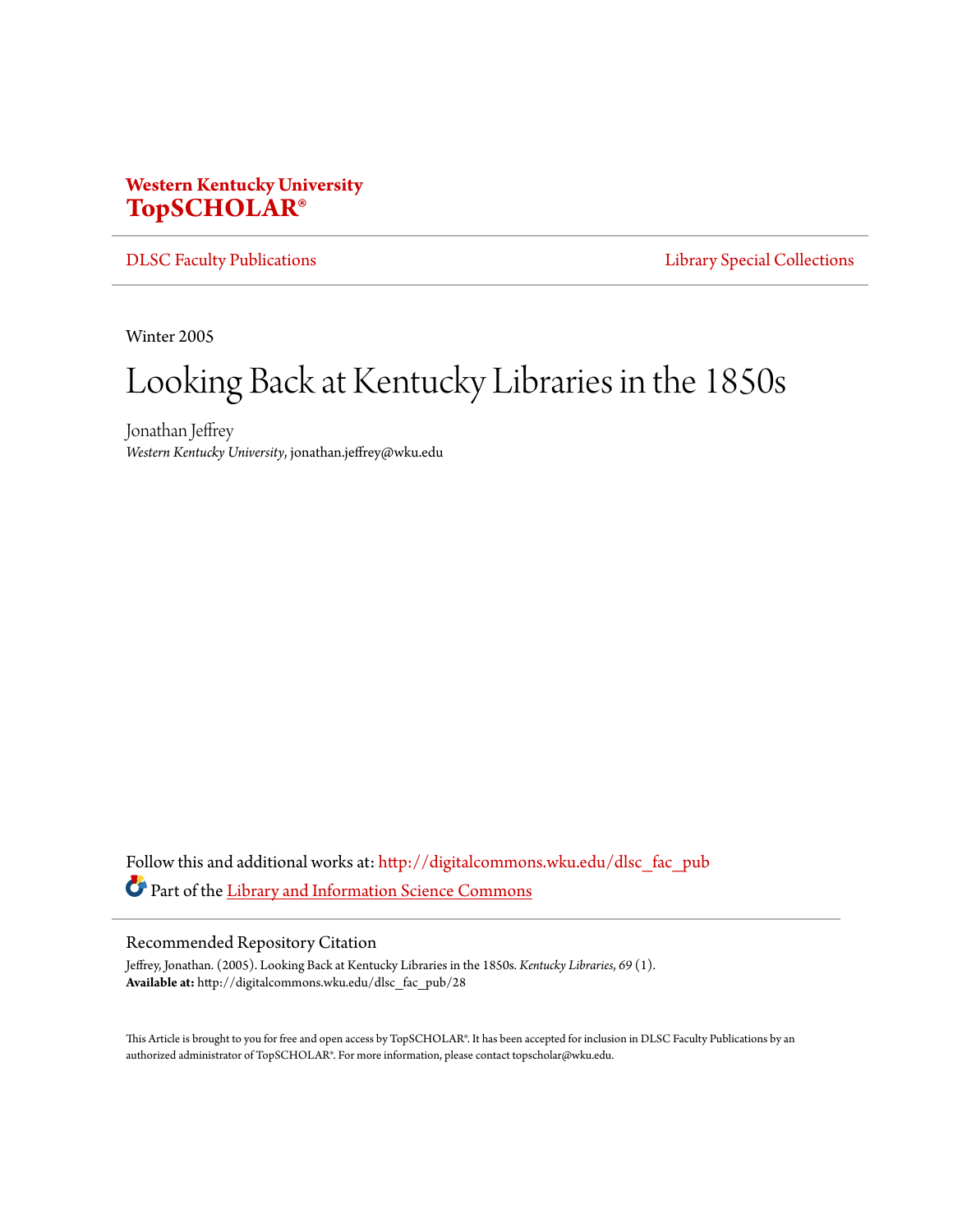## **Looking Back at Kentucky Libraries in the 1850s By Jonathan Jeffrey**

In the early-1850s, William J. Rhees, the chief clerk of the Smithsonian Institution, sent out surveys to libraries throughout North America in order to compile a comprehensive statistical manual and guidebook for librarians. The result was the *Manual of Public Libraries, Institutions, and Societies in the United States, and British Provinces of North America* (Philadelphia: J.B. Lippincott & Co., 1859). In it he compiled library statistics by state and advised on a variety of matters related to library work from erecting buildings, to classification systems, to daily regimens for librarians. For your perusal I've extrapolated some of the statistical information related to Kentucky libraries and have included Mr. Rhees's suggestions on constructing and furnishing libraries. Rhees interpreted "public libraries" as any library that circulated books to the public even if a subscription or membership was necessary.

 Rhees received statistical information from 87 Kentucky libraries. Of these repositories, only 49 actually knew the size of their collections. The Smithsonian clerk calculated that on an average Kentucky libraries added 231 volumes each year and circulated 4,680 volumes annually amongst an average of 491 patrons. Kentucky librarians reported that they spent an average of \$255 per year on books. Below is the breakdown of libraries by size: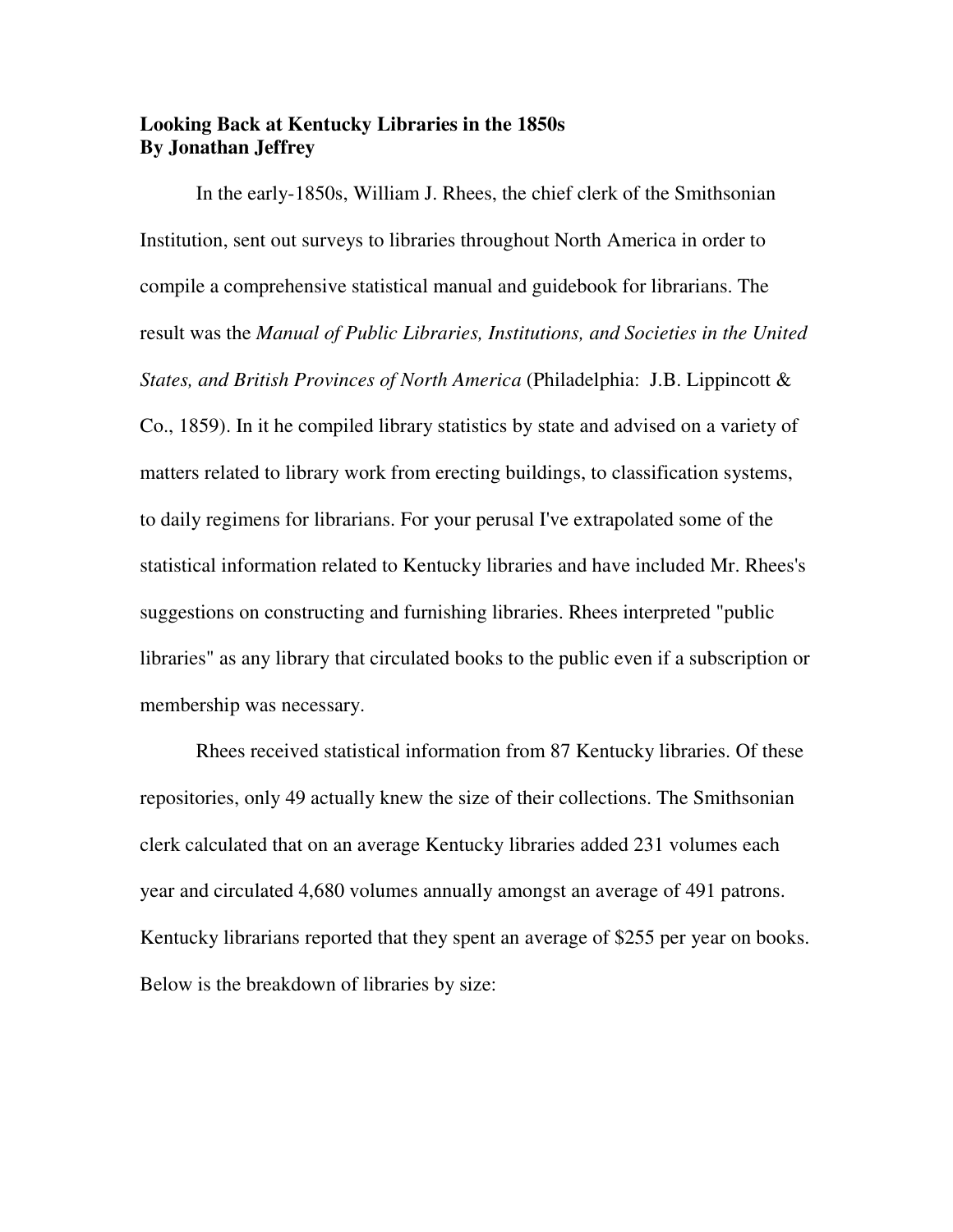| <b>Collection Size</b>   | # of Libraries | <b>Total Volumes Reported</b> |
|--------------------------|----------------|-------------------------------|
|                          |                |                               |
| Under 1,000 volumes      | 11             | 5,821                         |
| $1,000 - 2,000$ volumes  | 11             | 15,472                        |
| $2,000 - 3,000$ volumes  | 3              | 6,000                         |
| $3,000 - 4,000$ volumes  | 4              | 12,500                        |
| $4,000 - 5,000$ volumes  | 2              | 8,500                         |
| $6,000 - 7,000$ volumes  |                | 6,000                         |
| 7,000 - 8,000 volumes    |                | 7,000                         |
| 8,000 - 9,000 volumes    |                | 8,000                         |
| $9,000 - 10,000$ volumes | 0              | $\Omega$                      |
| 10,000 - 15,000 volumes  | 3              | 33,000                        |
|                          |                |                               |

Rhees's *Manual* also included brief library histories which had been submitted by individual librarians. I've edited these to include information about the library, rather than the history of the umbrella institutions. Material in quotation marks comes directly from the *Manual*.

**Augusta College** in Bracken County was founded in 1822 and its librarian reported in 1855 that the library housed 3000 volumes.

The library at **St. Joseph's College** reported 5000 volumes in its facility in 1857. This school, located in Bardstown, commenced operations in 1824. "Before August, 1848, the library contained about 6000 volumes. At that time, the Board of Trustees divided the library between this and several other institutions which they directed, leaving to St. Joseph's College about 5000 volumes of theological, historical, and literary works, with a set of Congressional documents.

 The principal reliance for the increase of the collection is upon donations. The library occupies a room, 24 feet by 15, and 13 feet high, in the College building. The books are arranged according to subjects, each subject having one or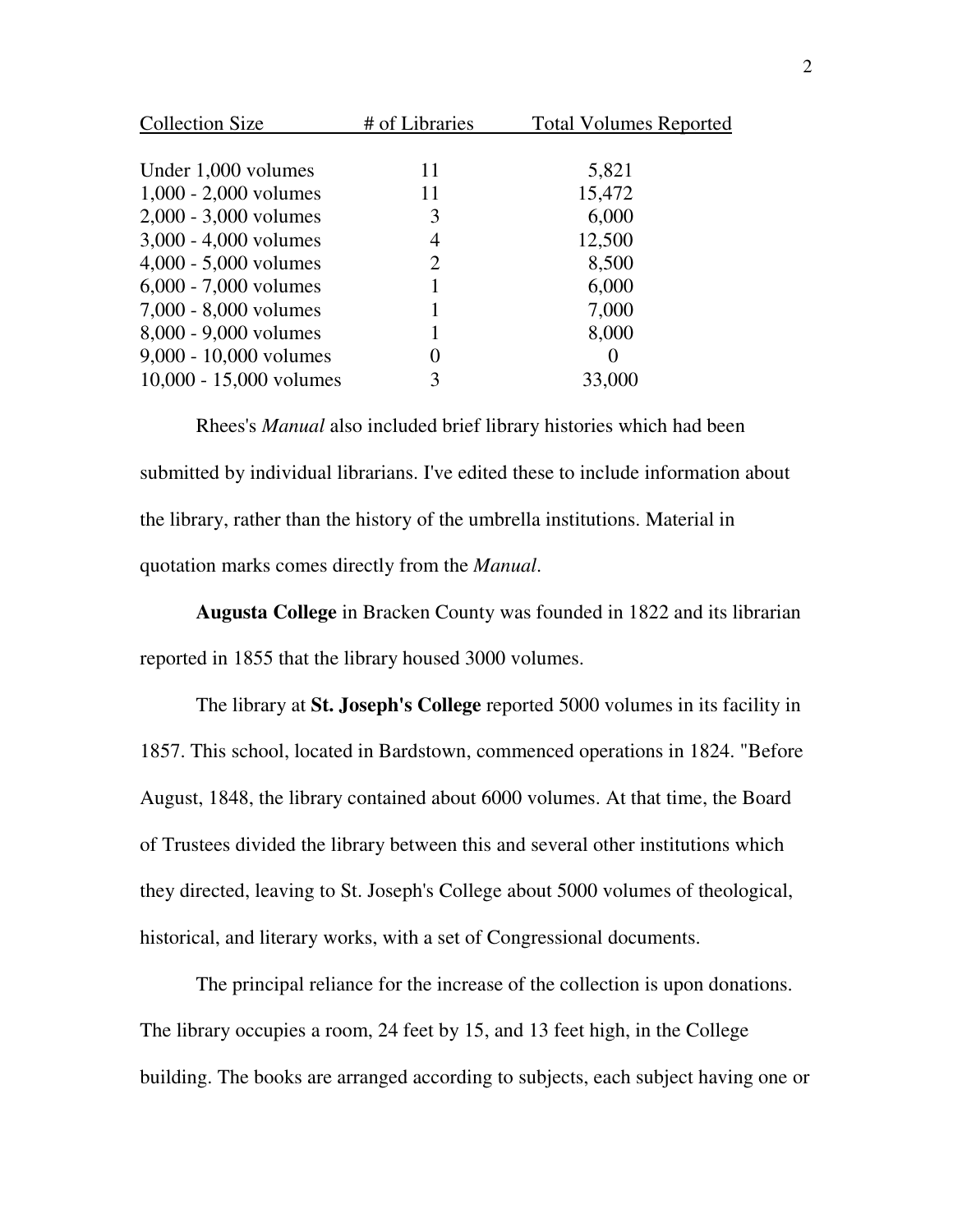more panels. There is no printed catalogue. The library is opened every day twice, to allow the professors opportunity for consultation, three-quarters of an hour in the morning, and one hour in the afternoon. Books are freely lent to persons connected with the College, and, by permission of the superintendent, to others residing in the immediate vicinity.

 During 1854, \$800 were expended for books, and \$150 for periodicals. During 1856, \$350 were spent for books, and \$80 for periodicals. Of the volumes in the library, 2500 are in English, 1040 French, 60 German, 25 Spanish, 100 other modern languages, 1005 Latin, 200 Greek, 7 Hebrew.

The **Centre College** library in Danville reported a collection of 2000 volumes in 1857. "The faculty, students, and public, have the use of the library. The students pay \$2 annually. It is open two hours once a week. During 1854, 6,000 volumes were lent to 300 persons. 4800 volumes are in English, 25 French, 150 Latin, 15 Greek, 6 Hebrew.

During the last five years, about \$400 were expended for books.

There are three literary societies connected with the college. They occupy halls, large, commodious, and fitted up with taste and elegance. The societies hold public exercises on the 22nd of February, and on the Tuesday preceding commencement each year. Each of them possesses a well-selected library of about 1700 volumes. The College library contains about 2000 volumes, among which are a number of rare and valuable works.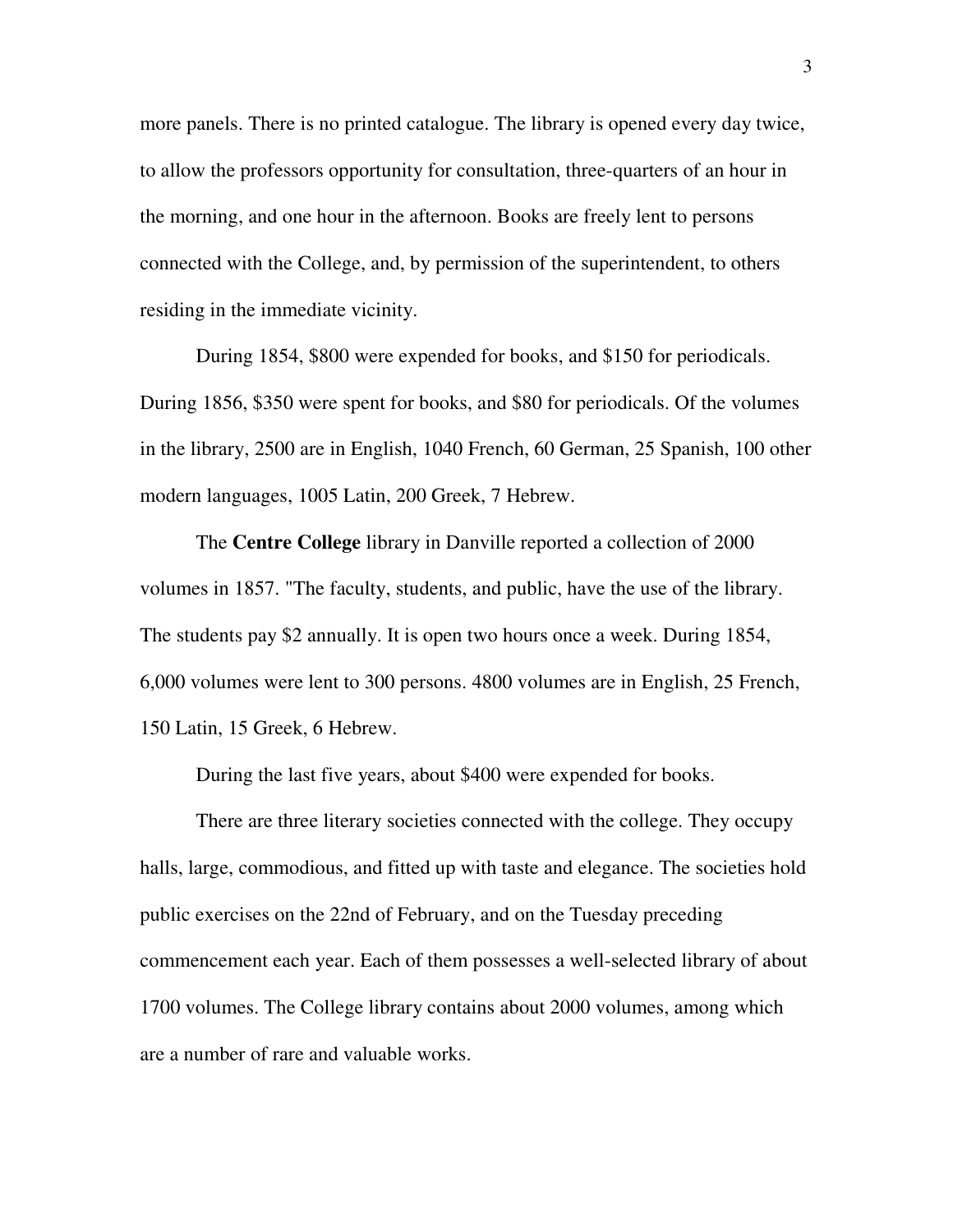The **Kentucky State Library** in Frankfort reported a collection of 10,000 volumes in 1856. Founded in 1834. The library consists almost exclusively of law books. There are about 400 volumes of miscellaneous works. In 1840, the legislature appropriated \$3000 for law books for the courts and the legislature. The library is kept in a room, 50 feet by 20, in the State House. A catalogue was published in January, 1856. The library is open daily during the sessions of the courts and legislature. Officers of the State government, members of the legislature, and lawyers attending the courts in Frankfort, are allowed the use of the books. The books are not lent out to others. During the last five years \$2500 were expended for books. The annual cost of supporting the library is \$1500.

The **Georgetown College** library reported 6000 volumes in its collection in 1855. The library was founded in 1837, and contains many costly works in philology and theology, but chiefly scientific and historical books, a few manuscript journals of early settlers of Kentucky, and many maps and charts. It has also 64 medals and 676 coins, comprising those of Burmah, Siam, Hindostan, the East Indian Company, South America, Dutch East Indies, etc. The average annual increase is about 500 volumes. The library is in a room of the main building of the College, 45 feet by 32, with lofty ceiling. The coins, medals, pictures, etc., are kept in a room devoted to the purpose, on the same floor as the library. The books are arranged on the shelves, according to subjects, under twenty divisions. A catalogue raisonne was been printed, containing 76 pages, 12mo. The library is open twice a week, half an hour each time. All person connected with the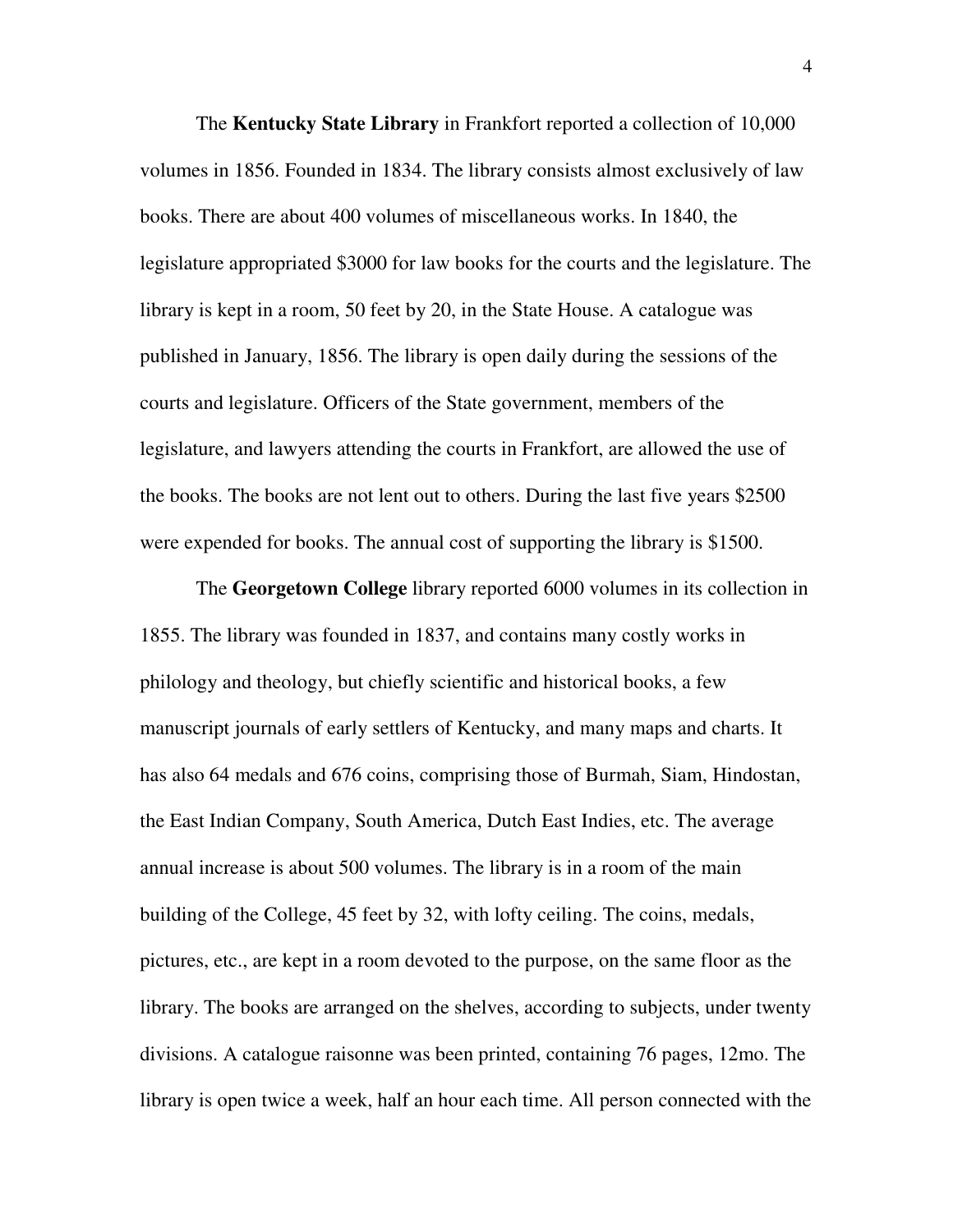College are allowed the use of the books; under-graduates are taxed \$1 per annum for the privilege. By permission of the president, books may be taken out by citizens.

The philosophical and chemical apparatus is of the first quality.

 The cabinet of minerals, fossils, and shells, embraces over six thousand specimens, besides charts, maps, etc.

 The museum contains over sever hundred articles of different countries, many of them Oriental.

The **Urania College** library in Glasgow, Kentucky, reported a collection of public documents, comprising the Acts of congress and State papers as far back as 1774; also a small library of miscellaneous works, but no extensive apparatus.

The **Lexington Library** reported a collection of 11,000 volumes in 1857."Shareholders pay \$2 per annum. Receipts during 1856, \$373. Expended for books \$162. Binding, \$35. Periodicals, \$20. Salaries, \$259. Incidentals, \$50. About 400 volumes are added every year. During the last five years \$1280 were expended for books.

The books are arranged according to their size. The library is open on Wednesday and Saturday, from 10 a.m. to 1 p.m. During 1856, 8000 volumes were lent to 175 persons; the books principally read were novels, biographies, and travels. A catalogue was printed in 1852; 200 copies cost \$100.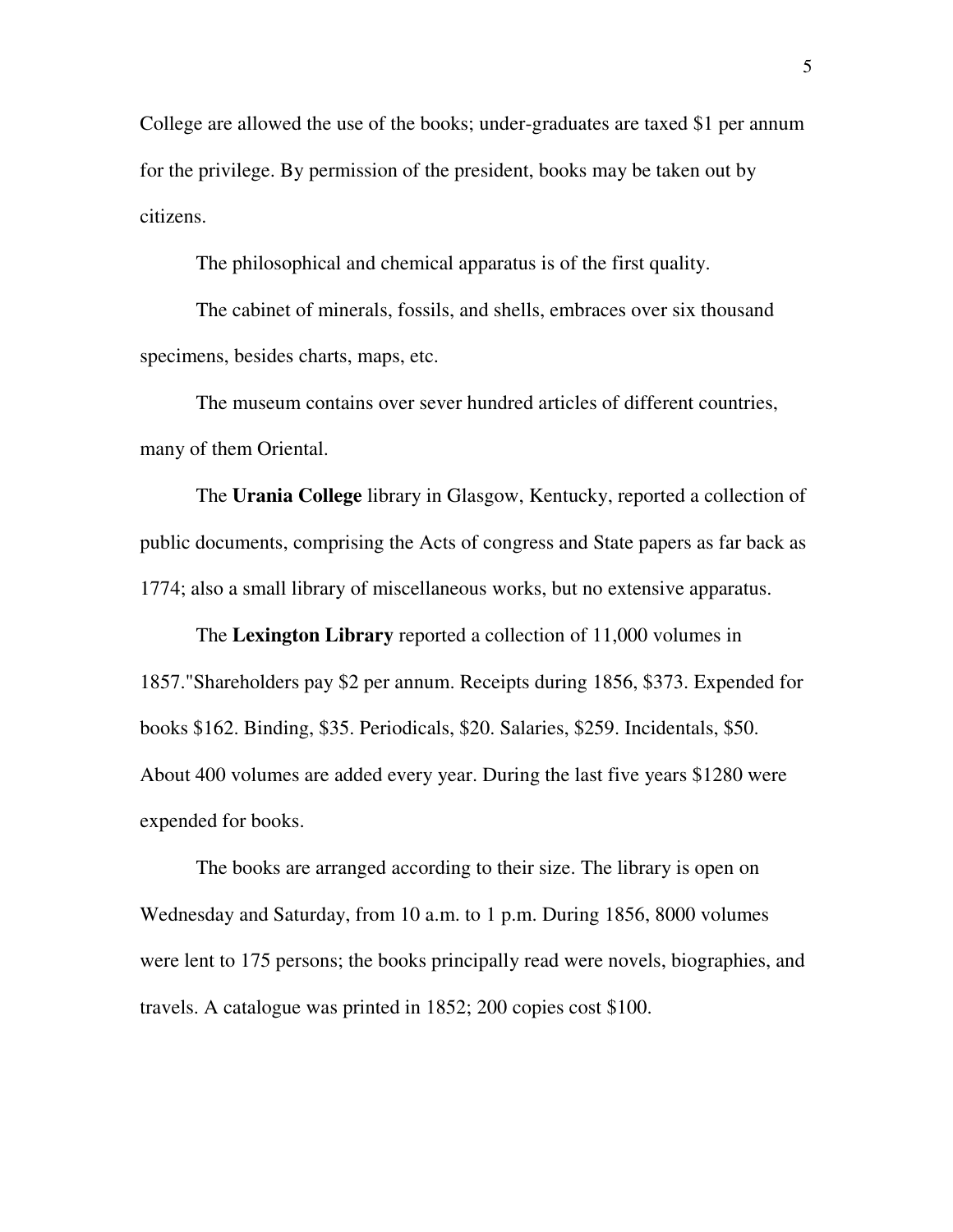The library building was destroyed by fire in 1854, and a number of books lost. The American editions of the English Reviews are taken, but no other periodicals.

The **Transylvania University** library reported the largest library in the Commonwealth with 12,000 in 1857. The College library founded in 1798, is kept in three library-rooms in the three department of the University, under the control of the Faculties of arts, law, and medicine. Several catalogues have been published, but none of recent date.

The students' libraries contain 2000 volumes.

 In September, 1857, it is stated that 'the libraries, having been mainly burnt when the old College edifice was consumed many years ago, are not extensive.'

 The Medical Department library at Transylvania reported a collection of 8000 volumes in 1857. The books are principally medical and scientific; they are arranged by subjects. More than half are in English; about 200 in French.

The **Law Library** in Louisville reported a collection of 1350 volumes in 1852. This library is only for reference. Terms, \$5 per annum, to law students. Open from 9 to 12 a.m., and 2 to 5 p.m. A catalogue was printed in 1852, and 145 volumes added during the same year.

The **Mechanics' Institution** of Louisville reported a 7000 volume library in 1857. Organized March 25th, 1853. Incorporated July 18, 1854. From the 1st May, to the end of the year 1856, 1065 persons drew books; of this number, 523 were members, 807 ladies, 235 minors. In the same time, 10,523 volumes were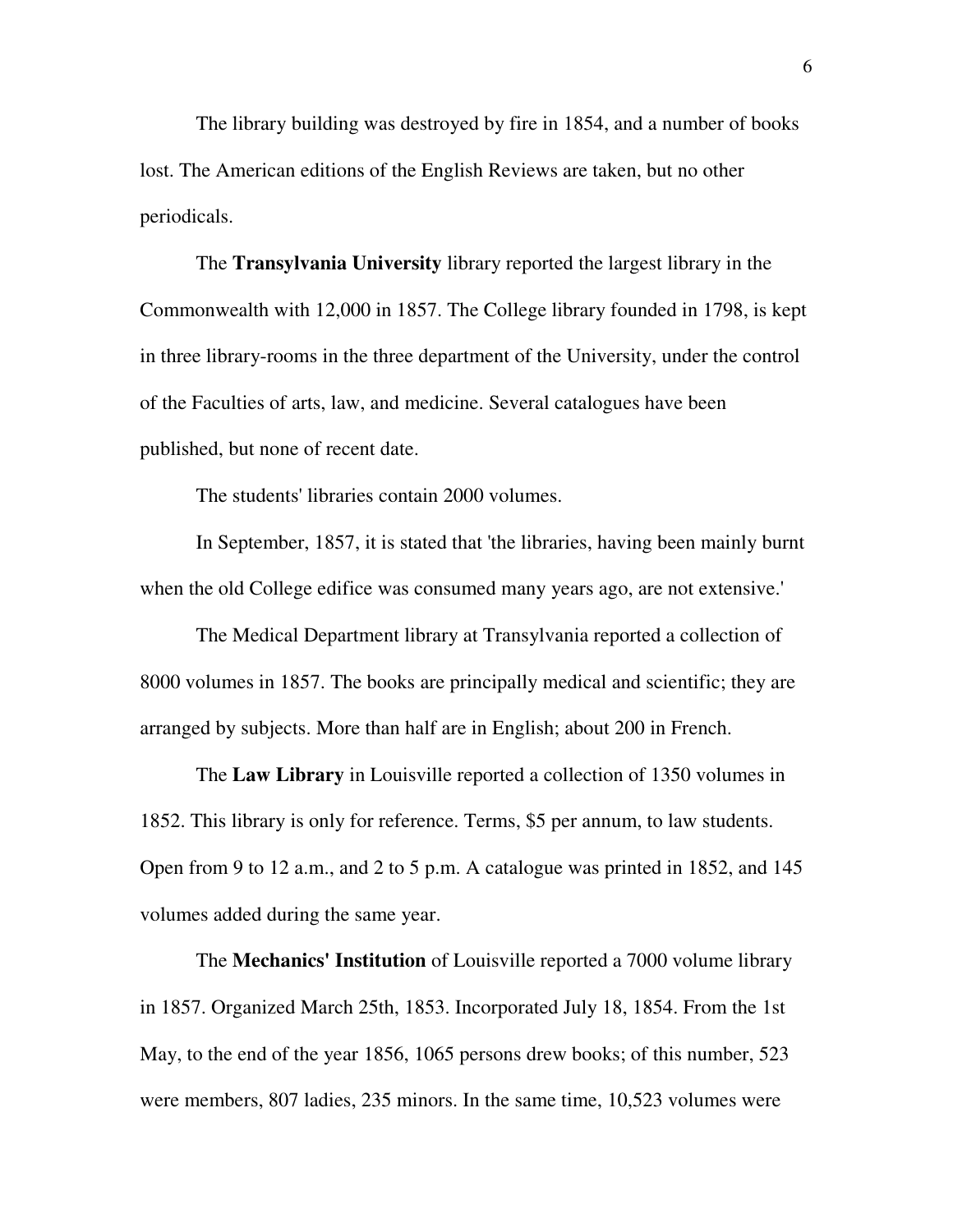circulated, averaging 1403 per month; an increase of nearly 300 volumes per month over the previous year. The annual exhibitions are very successful. The receipts for 1856 were \$7309.42; and expenditures, \$5706.92, leaving a balance of \$1602.50 in the treasury.

Average annual amount expended for books, about \$315, since 1854 (including 1854). Average annual number of volumes added to the library, about 313, since 1854 (including 1854). Average annual number of volumes lent to readers, about 13,500.

The **Shelby College** library in Shelbyville reported 2427 volumes in its facility in 1855. Founded in 1841. The library is open to the free use of students and professors. The books are classified by subjects. There are 1922 in English, 50 French, 12 German, 1 Polish, 240 Latin, 123 Greek, 60 Hebrew, 15 Oriental. *Silliman's Journal* is the only periodical taken.

 Besides providing statistical information for librarians, Rhees also presented the latest data related to best practices for libraries. In the passage below (which is quoted verbatim), he discusses the erection and furnishing of library buildings.

## **The Construction and Furnishing of Library Buildings**

1. The site must be dry and airy, and capable of affording light on several, and (when possible) on all sides. The building should, therefore, be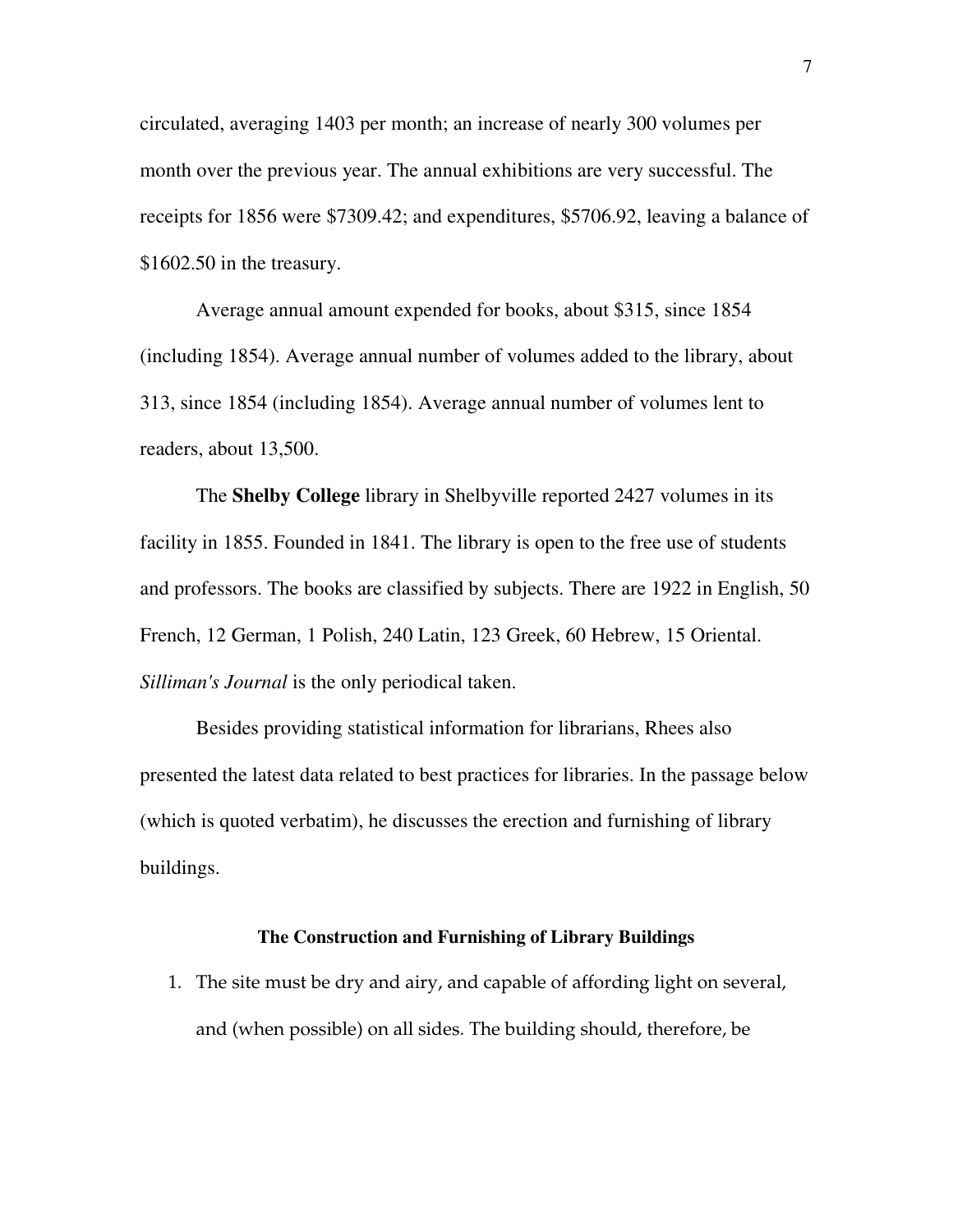isolated, and if it be necessary to place it near to any great thoroughfare, as much open space as possible should intervene.

- 2. The building should be fire-proof; walls, floors, and roof should be exclusively formed of brick, stone, iron, and slate. If the reading-room, or any other special apartment have a wooden floor, it should be embedded in stucco upon a stone flagging, or upon brick arches.
- 3. The ground floor should be vaulted, and in the external walls of the entire structure there should be ample passages and channels for ventilation. If the building be extensive, large water pipes ('fire mains') should be carried along the roof.
- 4. In general, the building should not exceed two stories in height, and the upper floor should be lighted by sky-lights, lantern lights, or cupolas.
- 5. The principal room, or rooms, for the reception of books should be of such proportions, and be so constructed, as to admit of the greater part of the contents of the library, if of moderate extent, being seen at one view.
- 6. The entire collection of books should be accessible without steps or ladders. This condition may be attained in the loftiest rooms by the use of light galleries of perforated iron, with railings breast high, and with small spiral staircases at each angle. These galleries should be placed in tiers at intervals of about every seven feet, of the height of the inner walls; so that if these be thirty-five feet high in the clear, there would be four such tiers on all sides of the room.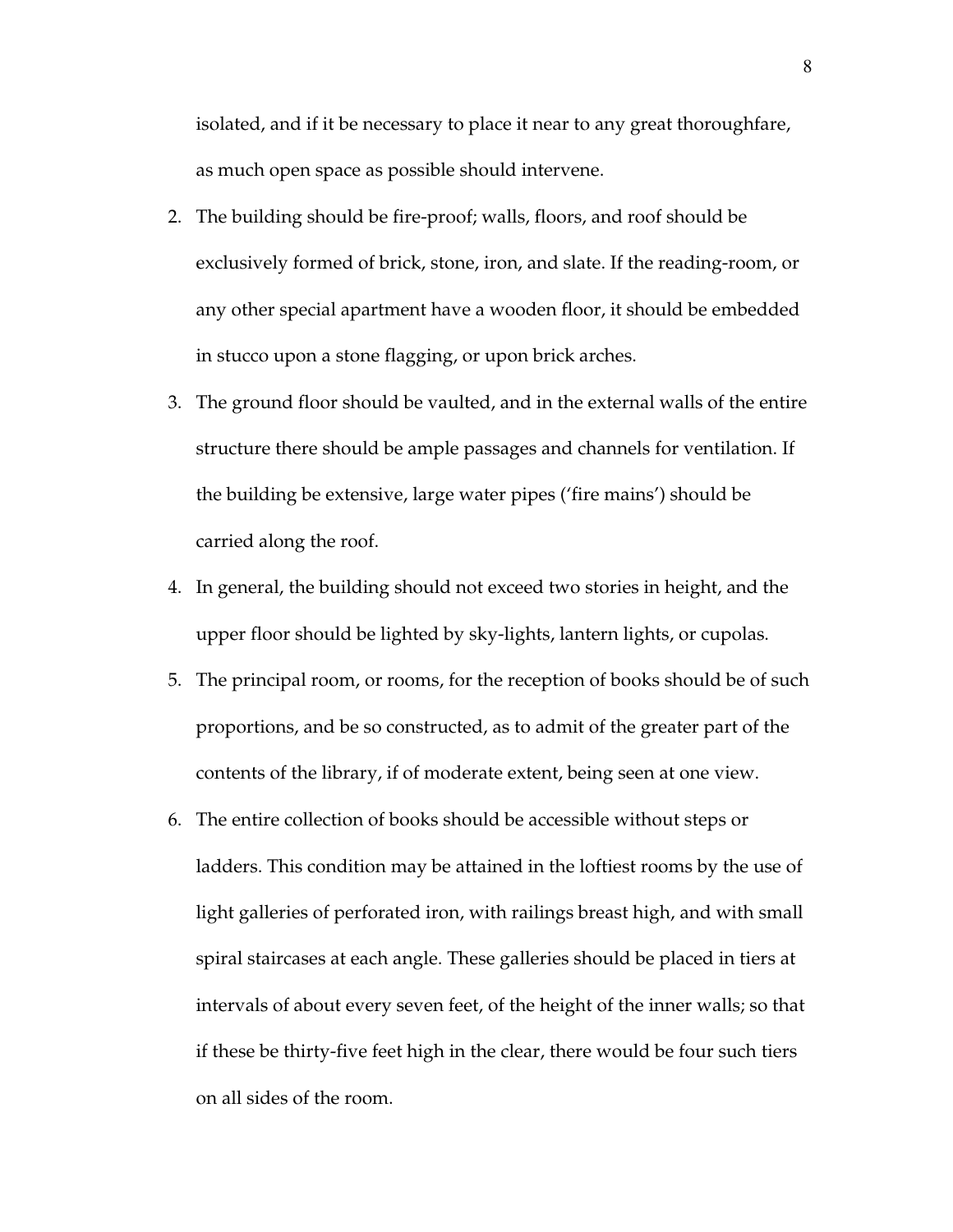- 7. The reading-rooms should invariably be distinct from the rooms appropriated to the main collection of books. If the library be a large one, two reading-rooms at least should be provided. Such rooms should be shelved for the reception of books of common reference, and of a selection of such as form the bibliographical apparatus of a library. A smaller and contiguous room should be assigned for the use of such readers as need special facilities for collation, copying, and other like pursuits. The reading-rooms should be provided with a series of shelved closets, which might be distinguished by the letters of the alphabet, for the reception of books which are in continuous use by readers from day to day.
- 8. There should be an ample provision of smaller rooms for the general business and internal working of the library. In any considerable library, the following rooms will be indispensable: 1) A receiving and unpacking room, with access, if possible, distinct from that of the public. 2) A stamping and registering room. 3) A cataloguing and account-keeping room for clerks and transcribers. 4) A book-binding room. If the binding be done within the library premises, this room should communicate with the workshop; but if otherwise, advantage will result from the assigning a separate small room to the business connected with binding. 5) Committee or board room, with ante-room thereto. 6) Librarian's room or study. In a large library, this room also should have its vestibule or waiting-room. 7) Rooms for the assistant librarians and attendants, according to the extent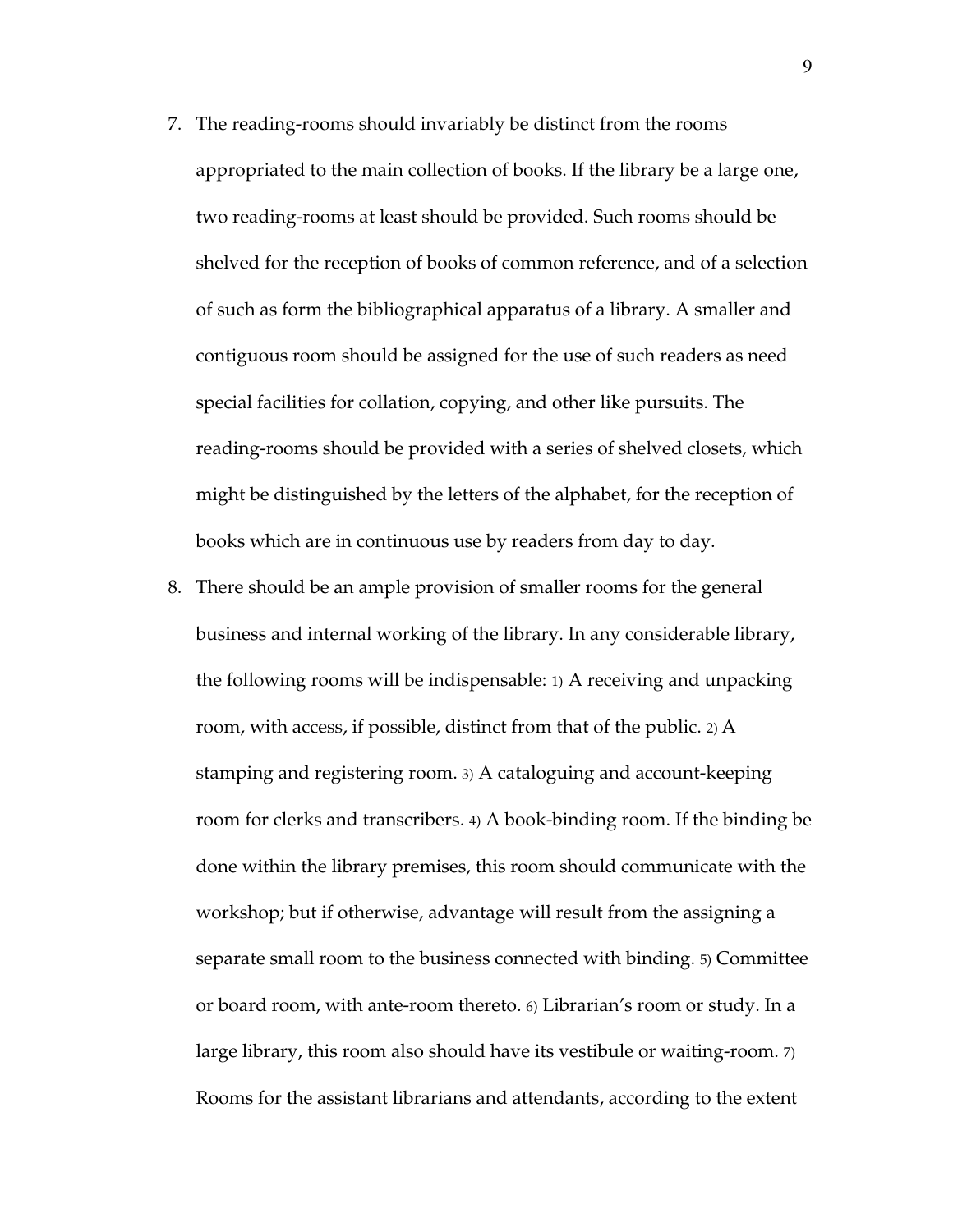and character of the library. 8) Cloak-rooms, lavatories, and other conveniences. 9) A room, the extent and situation of which must depend on the other arrangements of the library, into which the books can be readily wheeled on proper trucks or barrows, for the dusting and cleansing, which is periodically needful.

## **Lighting and Heating**

 It may now be taken to be a settled point, that a library can be so constructed as to be warmed either by open fire-places (which in most cases would have descending flues), or by hot water pipes carried throughout the building with equal and absolute security against the danger by fire. In the former case, the fire-places should be grated and the grates locked; in the latter, the apparatus should be heated by furnaces and boilers placed either in fireproof vaulted chambers beneath the library, or in an isolated building; the pipes should be carried through all the apartments in channels provided in the fireproof floors, at a distance of at least three feet from the nearest books; other pipes should be carried round, or near to, all extensive glazed surfaces, and the circulation of the heated water should be unintermittent.

 It may also be taken to be an established maxim, that gas may with perfect safety be introduced into a properly constructed building; but the gas-fittings should invariably include tubes for the carrying off of the vapors produced by its combustion. Such tubes may be either pendent from the ceilings or attached to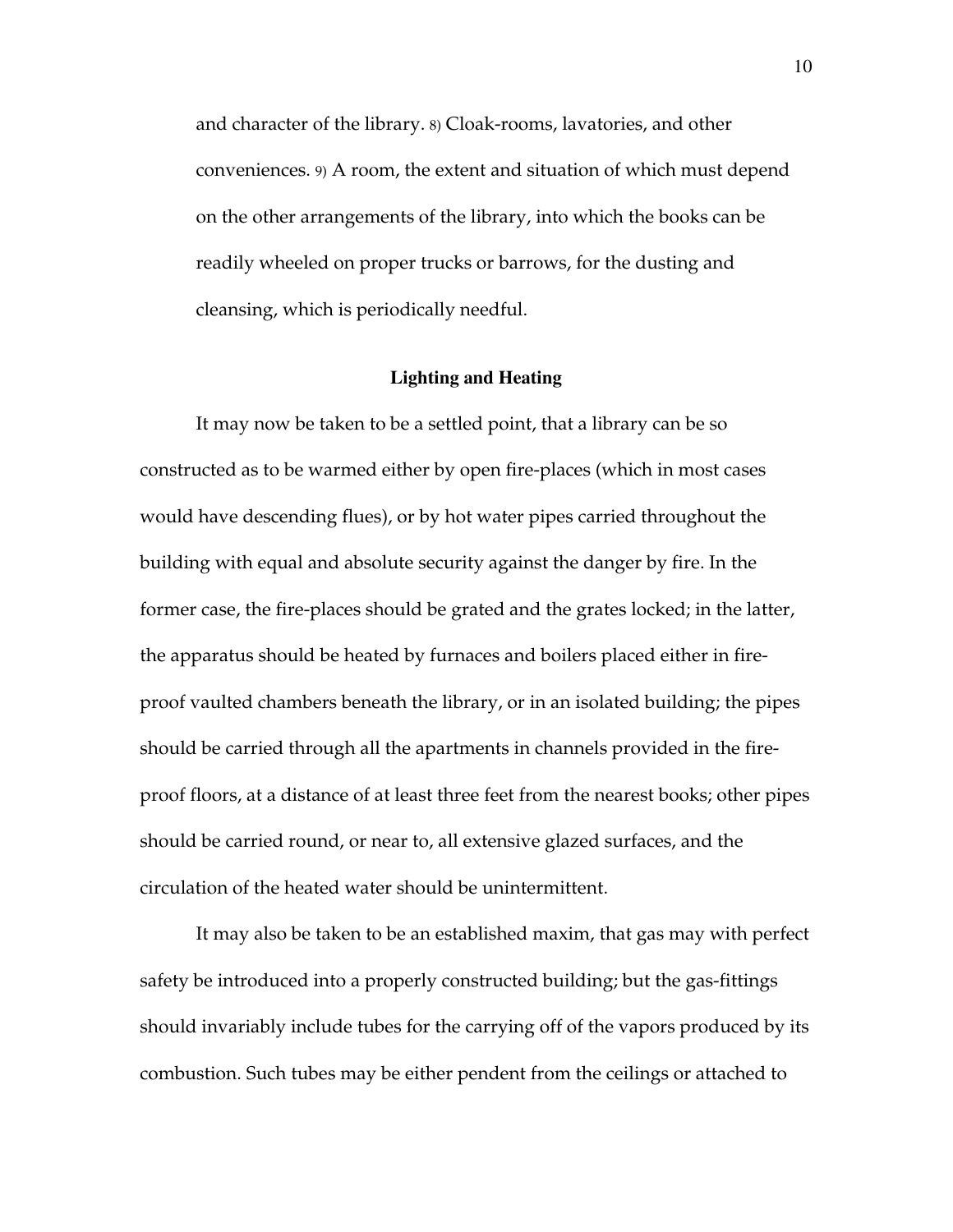the walls; the inner tube may be of copper, and the outer one of opaque glass: or, on the other hand, the lights may be placed entirely on the outside of the building, of which method very successful applications may be seen at University College, London, and elsewhere.

## **Fittings and Furniture**

 Oak, or well-seasoned deal, without veneering, staining, or other deceptive process, should be employed for cases. If it be determined that the book-cases shall be wholly uninflammable, the shelves may be made of enameled slate, and the other portions of galvanized and perforated rolled iron. Whatever the material, the shelves should be movable. The cases should everywhere be perfectly flush, and without any sort of protruding ornament near the shelves, or of cavity at the sides. There should always be a space between the back of the cases and the inside of the external walls against which they are to stand, and a plinth of at least six inches between the lowest shelf and the level of the floor. It will also be found both advantageous and economical to make the framework of the various presses of equal dimensions, as much as may be, so that the shelves should be mutually transferable, and even the presses themselves, should occasion arise for their removal.

 In estimating the extent of shelving which may be necessary to provide, we may fairly calculate that in an ordinary library, such as would now be formed, a space two feet high and two feet wide will, on the average, contain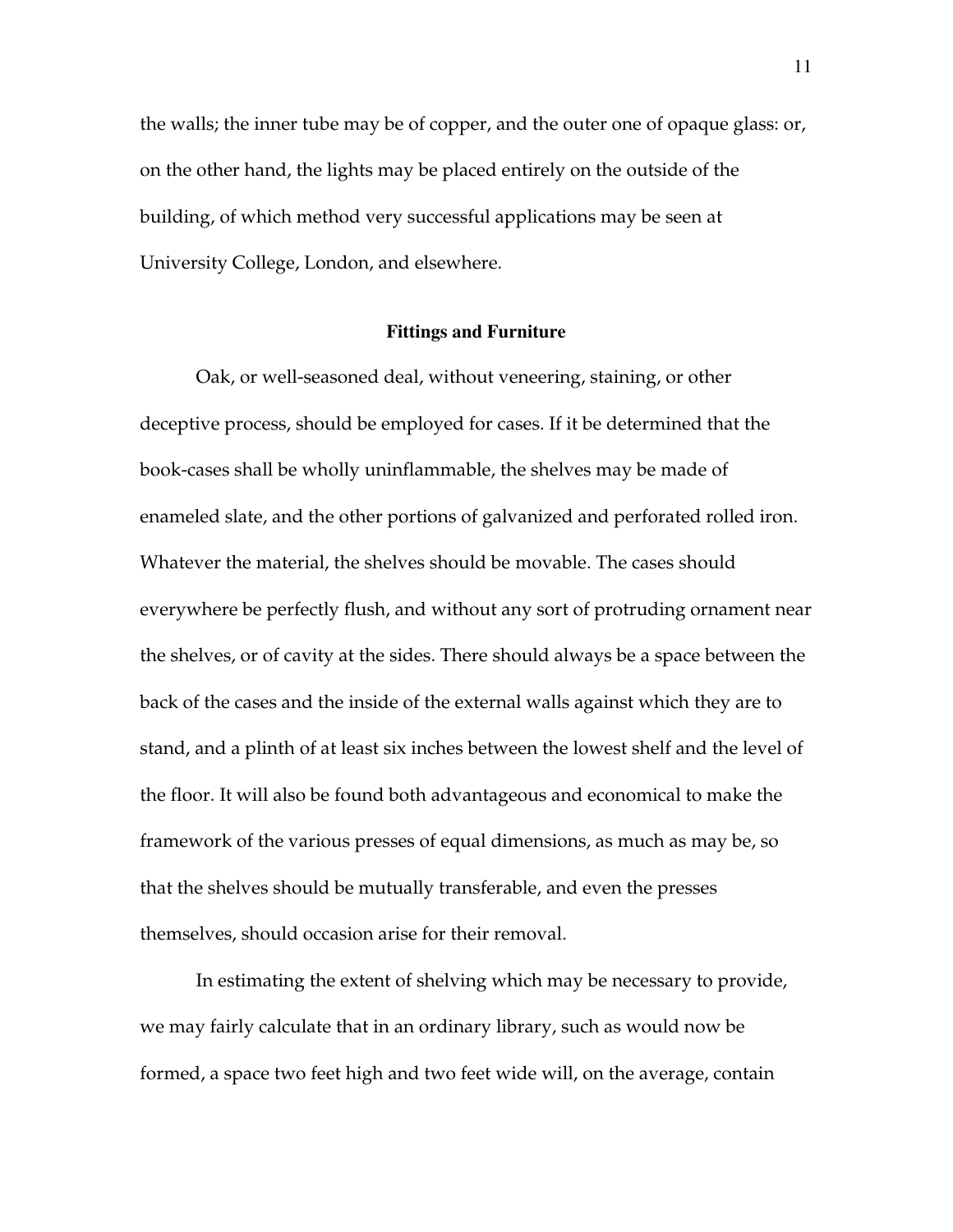about thirty-five volumes; or, in other words, it may be estimated roughly that every thousand volumes in the library require about one hundred and ten square feet of shelving.

 All shelves intended for choice and richly bound books should be covered with leather, and especially such as are intended for books of large sizes.

 For the bulk of a great collection of books, I see little or no advantage in the use of closed cases, whether wired or glazed. Under proper regulations, and with the precaution of a railing carried around all rooms to which the public have access, at about four feet from the front of the book-presses, there is as much safety without them as with them. They sometimes induce carelessness as to the proper condition and fit binding of the books; and if the latter are well bound and well kept, they undeniably detract from the external effect and beauty of appearance: and, in fine, their great cost would go far towards an important increase in the valuable contents of the library--a consideration to be especially borne in mind where the funds for enlargement are of small amount. But in all cases, the rarities and choice contents of a library should be protected by glass; and all open presses, without exception, should be furnished with curtains, of linen, or other fit material, on spring rollers, for which provision should be made under the cornice or entablature of the presses. Every shelf should have its *"fall"* of leather, morocco cloth, or other good material, from two to three and a half or four inches in depth, according to the size of the volumes for which the shelves are intended.